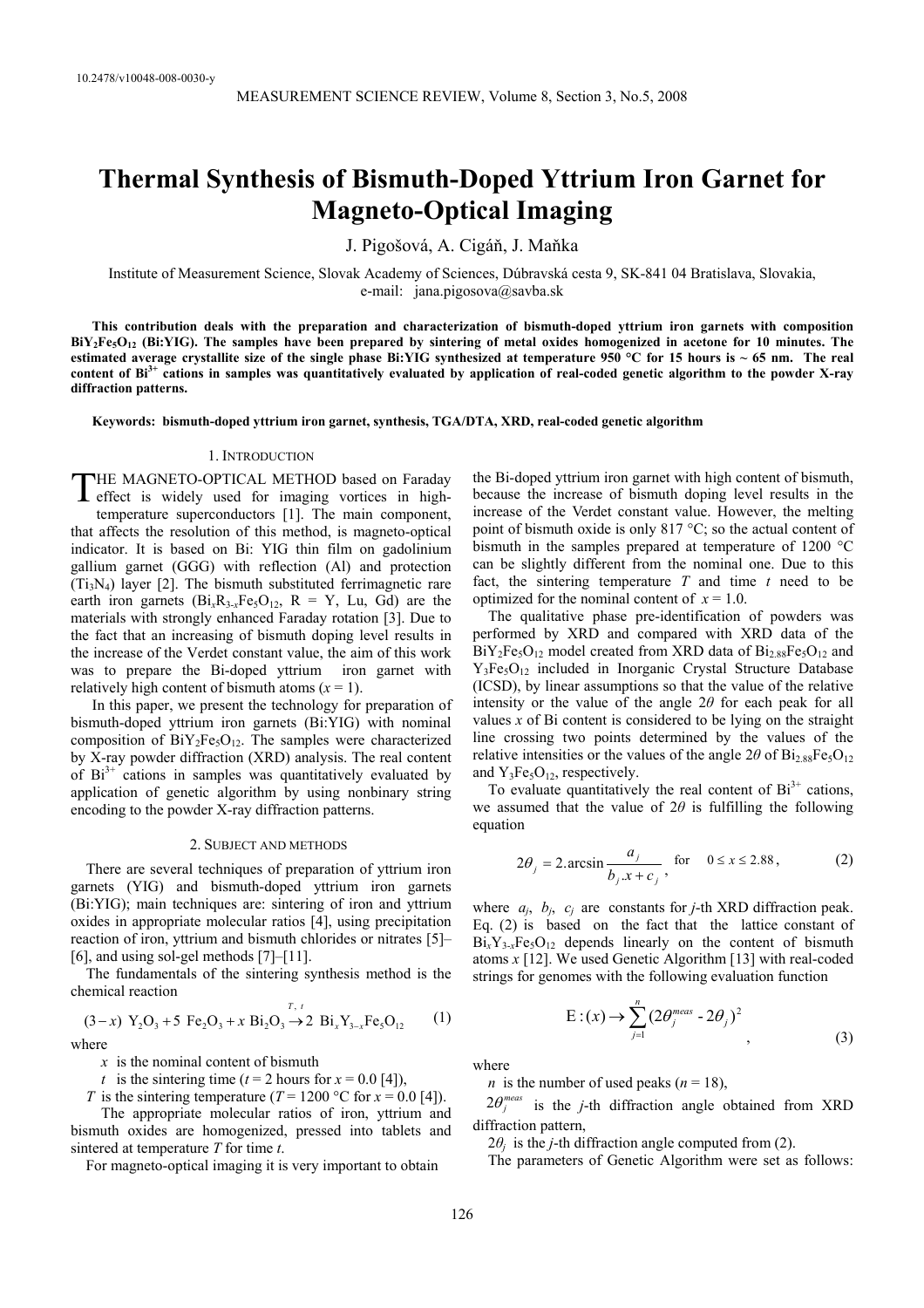number of generations  $= 100$ , total number of genomes  $=$ 10,000, number of genomes allowed to reproduce = 5,000, the mutation probability =  $0.3$  and the mate probability =  $0.5$ . The constant values of  $a_j$ ,  $b_j$ ,  $c_j$  for each peak computed from XRD data of  $Bi_{2.88}Fe_{5}O_{12}$  and  $Y_{3}Fe_{5}O_{12}$  from ICSD are shown in Tab.1.

|                               | $2\theta j$ [deg]       |                 |             |             |             |
|-------------------------------|-------------------------|-----------------|-------------|-------------|-------------|
| $\ensuremath{\boldsymbol{j}}$ | $Bi_{2.88}Fe_{5}O_{12}$ | $Y_3Fe_5O_{12}$ | $a_i$       | $b_j$       | $c_j$       |
| 1                             | 31.62                   | 32.32           | 0.218384492 | 0.005872445 | 0.784650763 |
| $\overline{2}$                | 34.72                   | 35.5            | 0.26197558  | 0.006489765 | 0.859318658 |
| 3                             | 28.2                    | 28.84           | 0.174720822 | 0.00541296  | 0.701611234 |
| 4                             | 26.36                   | 26.94           | 0.152962615 | 0.004925187 | 0.656671718 |
| 5                             | 19.86                   | 20.28           | 0.087435677 | 0.003609117 | 0.496641251 |
| 6                             | 17.18                   | 17.54           | 0.065586527 | 0.00310561  | 0.430164779 |
| 7                             | 38.98                   | 39.86           | 0.327540311 | 0.007229505 | 0.960889917 |
| 8                             | 44.1                    | 45.12           | 0.414801934 | 0.008235136 | 1.081196845 |
| 9                             | 54.24                   | 55.52           | 0.611491406 | 0.00991335  | 1.312864192 |
| 10                            | 52.1                    | 53.34           | 0.567692298 | 0.009695843 | 1.264767338 |
| 11                            | 49.92                   | 51.08           | 0.523973583 | 0.009155679 | 1.215318057 |
| 12                            | 48.8                    | 49.94           | 0.502241521 | 0.009039232 | 1.189740758 |
| 13                            | 53.18                   | 54.44           | 0.589643614 | 0.009805342 | 1.289096702 |
| 14                            | 58.32                   | 59.72           | 0.698668609 | 0.010632284 | 1.403280362 |
| 15                            | 57.32                   | 58.7            | 0.67702499  | 0.010532272 | 1.381279729 |
| 16                            | 67.86                   | 69.56           | 0.916993937 | 0.012247272 | 1.607557323 |
| 17                            | 66.02                   | 67.66           | 0.873500333 | 0.011945239 | 1.568981959 |
| 18                            | 69.68                   | 71.44           | 0.960570014 | 0.012537948 | 1.645305693 |

Tab.1 The constant values of  $a_j$ ,  $b_j$ ,  $c_j$  for each peak computed from XRD data of  $Bi_{2.88}Fe_{5}O_{12}$  and  $Y_3Fe_{5}O_{12}$ 

The average crystallite size of the powders was determined using the X-ray broadening of the (420) diffraction peak by Scherrer equation [11]

$$
D = \frac{0.9\lambda}{\beta \cdot \cos \theta},\tag{4}
$$

where

*D* is crystallite size in nm,

*λ* is the radiation wave length (0.15405 nm for Cu-K*α*),

*β* is the full width at half maximum corrected for instrumental broadening,

*θ* is the diffraction angle.

### 3. RESULTS AND DISCUSSION

The samples with nominal composition  $\rm BiY_2Fe_5O_{12}$  were synthesized by conventional solid state reaction of stoichiometric mixtures of  $Bi<sub>2</sub>O<sub>3</sub>$ , Fe<sub>2</sub>O<sub>3</sub> and Y<sub>2</sub>O<sub>3</sub> powders as described in (1). The samples were homogenized in agate boat for 10 minutes in acetone and then pressed into pellets with diameter 12 mm and 30 mm under the pressure of 200 MPa and 128 MPa, respectively. The pellets were sintered at 950 °C for 15 hours in static air. Fig.1 shows the schematic illustration of the heating schedule.



Fig.1 Schematic illustration of heating schedule for  $BiY_2Fe_5O_{12}$ sintered at 950 °C.

Fig.2 shows the XRD patterns of the prepared samples and of the model created from XRD data of  $Bi<sub>2.88</sub>Fe<sub>5</sub>O<sub>12</sub>$  and  $Y_3Fe_5O_{12}$ . The XRD patterns of samples indicate that the powders are a single phase Bi:YIG with the real content of bismuth cations of 0.968. However, in this method we did not take into account the influence of the absorption coefficient. The average crystallite sizes of the synthesized powders found